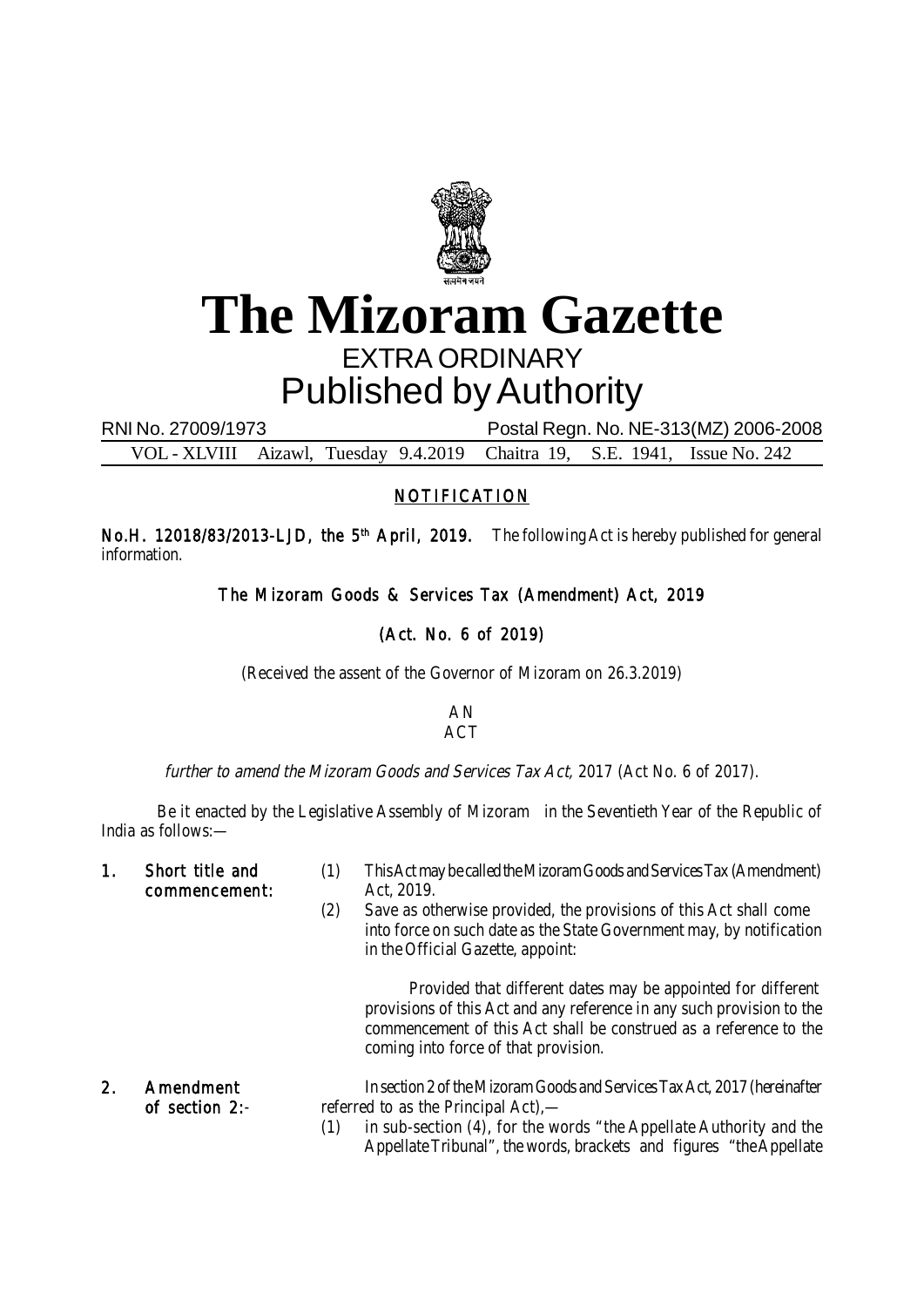Authority, the Appellate Tribunal and the Authority referred to in sub-section (2) of section 171" shall be substituted;

- (2) in sub-section (16), for the words "Central Board of Excise and Customs", the words "Central Board of Indirect Taxes and Customs" shall be substituted;
- (3) in sub-section (17), for clause (h), the following sub-clause shall be substituted, namely: —
	- "(h) activities of a race club including by way of totalizator or a license to book maker or activities of a licensed book maker in such club; and";
- (4) sub-section (18) shall be omitted;
- (5) in sub-section (35), for the word, brackets and letter "clause (c)", the word, brackets and letter "clause (b)" shall be substituted;
- (6) in sub-section (69), in sub-clause (f), after the word and figures "article 371", the words, figures and letter "and article 371J" shall be inserted;
- (7) in sub-section (102), the following *Explanation* shall be inserted, namely:  $-$  'Explanation.  $-$  For the removal of doubts, it is hereby clarified that the expression "services" includes facilitating or arranging transactions insecurities".

### 3. Amendment of In section 7 of the Principal Act, with effect from the 1st day of July, 2017,-

- section  $7:-$  (1) in sub-section  $(1)$ 
	- (a) in clause (b), after the words "or furtherance of business;", the word "and" shall be inserted;
	- (b) in clause (c), after the words "a consideration", the word "and" shall be omitted;
	- (c) clause (d) shall be omitted;
	- (2) after sub-section (1), the following sub-section shall be inserted, namely:-

"(1A) where certain activities or transactions constitute a supply in accordance with the provisions of sub-section (1), they shall be treated either as supply of goods or supply of services as referred to in Schedule II.";

(3) in sub-section (3), for the words, brackets and figures "sub-sections (1) and (2)", the words, brackets, figures and letter "sub-sections (1), (1A) and (2)" shall be substituted.

4. Amendment of In section 9 of the Principal Act, for sub-section (4), the following subsection 9 :- section shall be substituted, namely:—

> "(4) The Government may, on the recommendations of the Council, by notification, specify a class of registered persons who shall, in respect of supply of specified categories of goods or services or both received from an unregistered supplier, pay the tax on reverse charge basis as the recipient of such supply of goods or services or both, and all the provisions of this Act shall apply to such recipient as if he is the person liable for paying the tax in relation to such supply of goods or services or both.".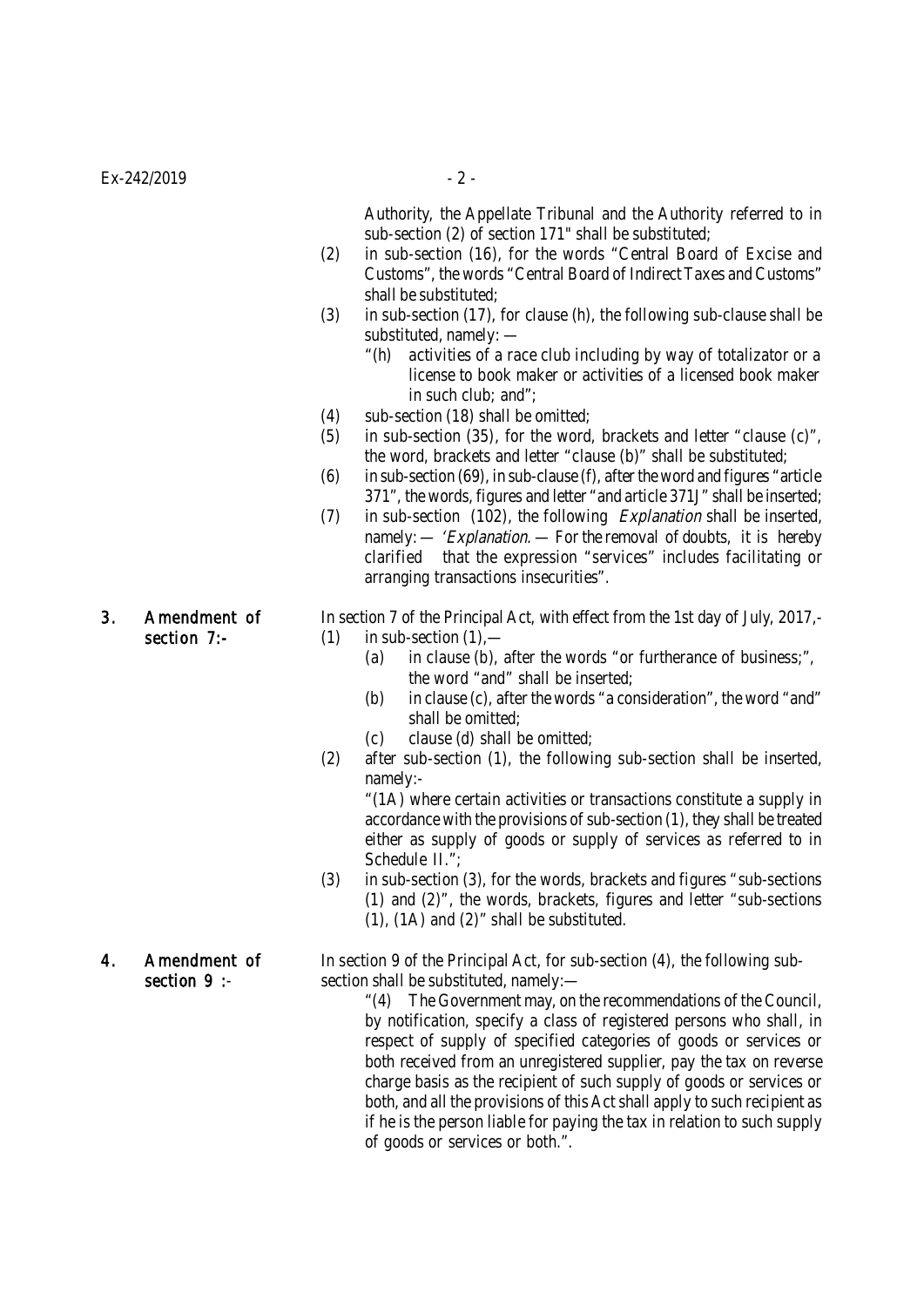5. Amendment of In section 10 of the Principal Act,—

- section 10 :-  $(1)$  in sub-section  $(1)$  (a) for the words "in lieu of the tax payable by him, an amount calculated at such rate", the words, brackets and figures "in lieu of the tax payable by him under sub-section (1) of section
	- 9, an amount of tax calculated at such rate" shall be substituted; (b) in the proviso, for the words "one crore rupees", the words "one crore and fifty lakh rupees" shall be substituted;
	- (c) after the proviso, the following proviso shall be inserted, namely: —

"Provided further that a person who opts to pay tax under clause (a) or clause (b) or clause (c) may supply services (other than those referred to in clause (b) of paragraph 6 of Schedule II), of value not exceeding ten per cent. of turnover in the State in the preceding financial year or five lakh rupees, whichever is higher.":

- (2) in sub-section (2), for clause (a), the following clause shall be substituted, namely: —
	- "(a) save as provided in sub-section (1), he is not engaged in the supply of services;".

6. Amendment of In section 12 of the Principal Act, in sub-section (2), in clause (a), section 12: - the words, brackets and figure "sub-section (1) of " shall be omitted.

7. Amendment of In section 13 of the Principal Act, in sub-section (2), the words, section 13 :- brackets and figure "sub-section (2) of " occurring at both the places, shall be omitted.

- 8. Amendment of In section 16 of the Principal Act, in sub-section (2),
	- section 16 :- (1) in clause (b), for the *Explanation*, the following *Explanation* shall be substituted, namely: —
		- "Explanation.  $-$  For the purposes of this clause, it shall be deemed that the registered person has received the goods or, as the case may be, services—
		- (i) where the goods are delivered by the supplier to a recipient or any other person on the direction of such registered person, whether acting as an agent or otherwise, before or during movement of goods, either by way of transfer of documents of title to goods or otherwise;
		- (ii) where the services are provided by the supplier to any person on the direction of and on account of such registered person.";

(2) in clause (c), for the word and figures "section 41", the words, figures and letter "section 41 or section 43A" shall be substituted.

9. Amendment of In section 17 of the Principal Act. section 17:  $-$  (1) in sub-section (3), the following *Explanation* shall be inserted, namely:

- 
- 
-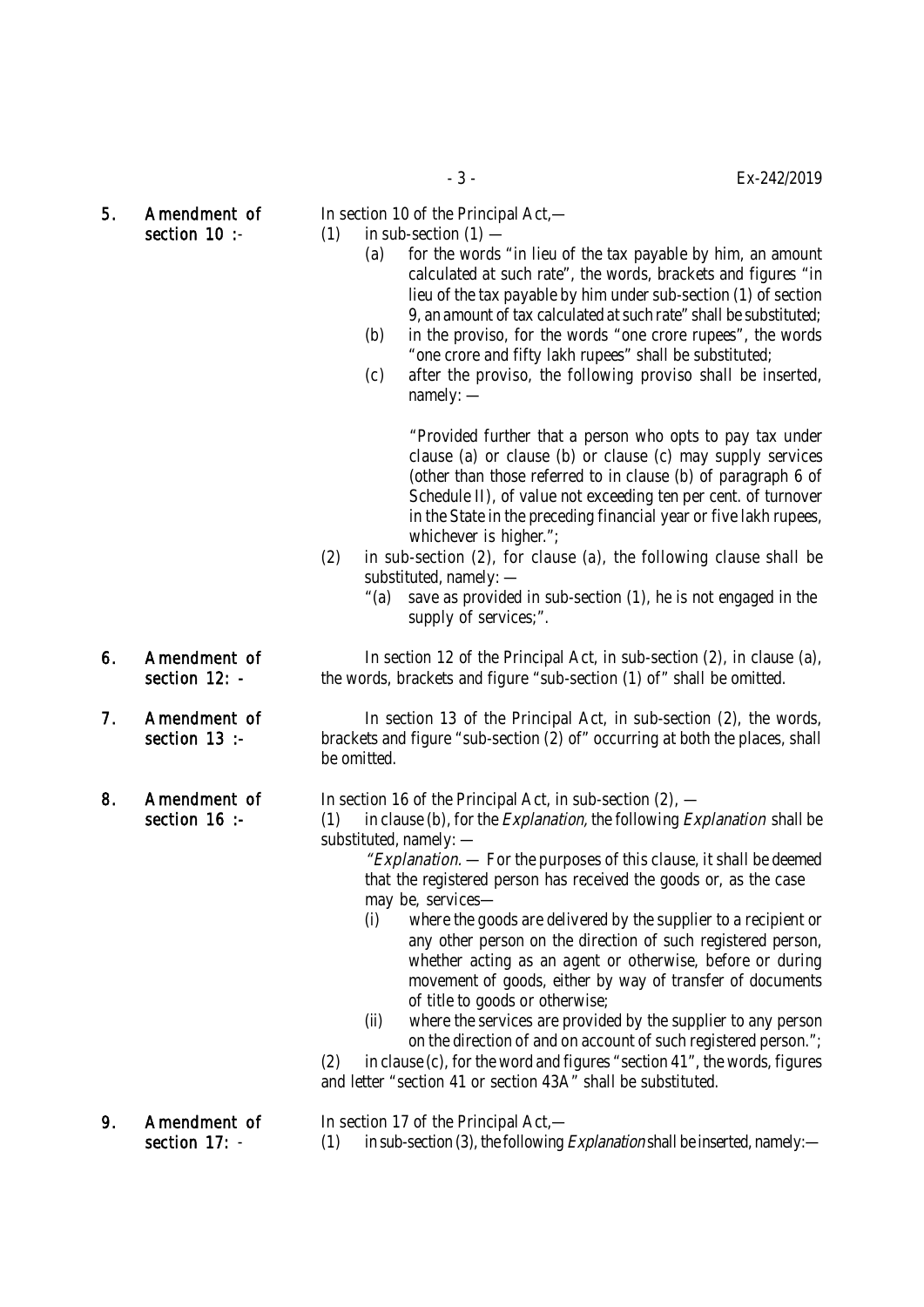'Explanation.— For the purposes of this sub-section, the expression "value of exempt supply" shall not include the value of activities or transactions specified in Schedule III, except those specified in paragraph 5 of the said Schedule.';

- (2) in sub-section (5), for clauses (a) and (b), the following clauses shall be substituted, namely:—
	- "(a) motor vehicles for transportation of persons having approved seating capacity of not more than thirteen persons (including the driver), except when they are used for making the following taxable supplies, namely:—
		- (A) further supply of such motor vehicles;
	- or
- (B) transportation of passengers; or
- (C) imparting training on driving such motor vehicles;
- (aa) vessels and aircraft except when they are used— (i) for making the following taxable supplies, namely:—
	-
	- (A) further supply of such vessels or aircraft; or  $(B)$  transportation of passengers: or transportation of passengers; or
	- (C) imparting training on navigating such vessels; or
	- (D) imparting training on flying such aircraft;
	- (ii) for transportation of goods;
- (ab) services of general insurance, servicing, repair and maintenance in so far as they relate to motor vehicles, vessels or aircraft referred to in clause (a) or clause (aa):

Provided that the input tax credit in respect of such services shall be available—

- (i) where the motor vehicles, vessels or aircraft referred to in clause (a) or clause (aa) are used for the purposes specified therein;
- (ii) where received by a taxable person engaged—
	- (I) in the manufacture of such motor vehicles, vessels or aircraft; or
	- (II) in the supply of general insurance services in respect of such motor vehicles, vessels or aircraft insured by him;
- (b) the following supply of goods or services or both—
	- (i) food and beverages, outdoor catering, beauty treatment, health services, cosmetic and plastic surgery, leasing, renting or hiring of motor vehicles, vessels or aircraft referred to in clause (a) or clause (aa) except when used for the purposes specified therein, life insurance and health insurance:

Provided that the input tax credit in respect of such goods or services or both shall be available where an inward supply of such goods or services or both is used by a registered person for making an outward taxable supply of the same category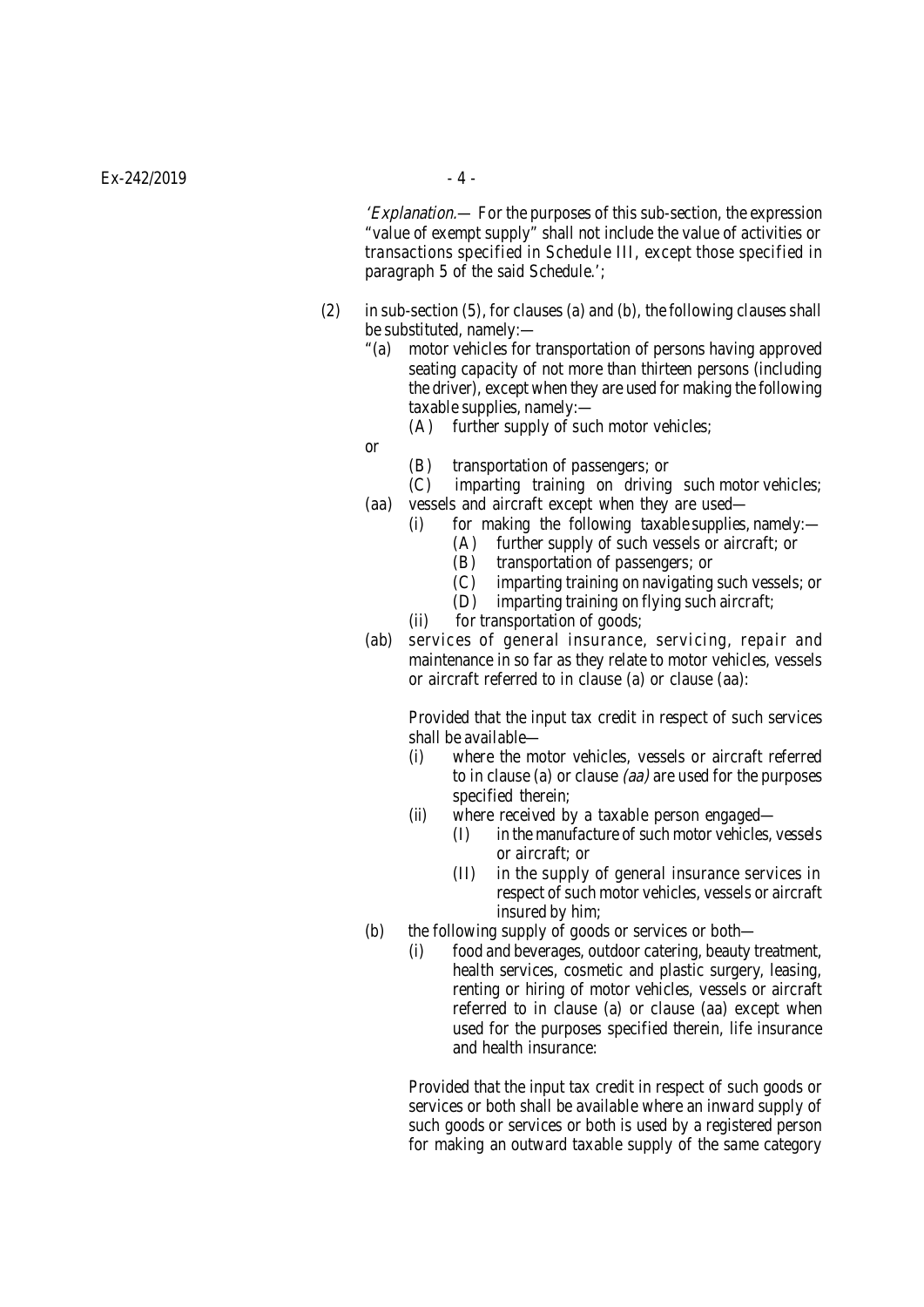of goods or services or both or as an element of a taxable composite or mixed supply;

- (ii) membership of a club, health and fitness centre; and
- (iii) travel benefits extended to employees on vacation such as leave or home travel concession:

Provided that the input tax credit in respect of such goods or services or both shall be available, where it is obligatory for an employer to provide the same to its employees under any law for the time being in force.".

- 10. Amendment of In section 20 of the Principal Act, in the *Explanation*, in clause (c),<br>section 20: for the words and figures "under entry 84.", the words, figures and letter for the words and figures "under entry 84,", the words, figures and letter "under entries 84 and 92A" shall be substituted.
- 11. **Amendment of In section 22 of the Principal Act,** section 22: - (1) in sub-section (1), after the proviso, the following proviso shall be inserted, namely:—

"Provided further that the Government may, at the request of a special category State and on the recommendations of the Council, enhance the aggregate turnover referred to in the first proviso from ten lakh rupees to such amount, not exceeding twenty lakh rupees and subject to such conditions and limitations, as may be so notified.";

(2) in the *Explanation*, in clause (iii), after the word "Constitution", the words "except the State of Jammu and Kashmir and States of Arunachal Pradesh, Assam, Himachal Pradesh, Meghalaya, Sikkim and Uttarakhand" shall be inserted.".

- 12. Amendment of In section 24 of the Principal Act, in clause (x), after the words "commerce<br>section 24: operator." the words and figures "who is required to collect tax at source operator," the words and figures "who is required to collect tax at source under section 52" shall be inserted.
- 13. Amendment of In section 25 of the Principal Act, section 25: -

(1) in sub-section (1), after the proviso and before the *Explanation*, the following proviso shall be inserted, namely:—

"Provided further that a person having a unit, as defined in the Special Economic Zones Act, 2005, in a Special Economic Zone or being a Special Economic Zone developer shall have to apply for a separate registration, as distinct from his place of business located outside the Special Economic Zone in the same State.";

(2) in sub-section (2), for the proviso, the following proviso shall be substituted, namely:—

"Provided that a person having multiple places of business in the State may be granted a separate registration for each such place of business, subject to such conditions as may be prescribed.".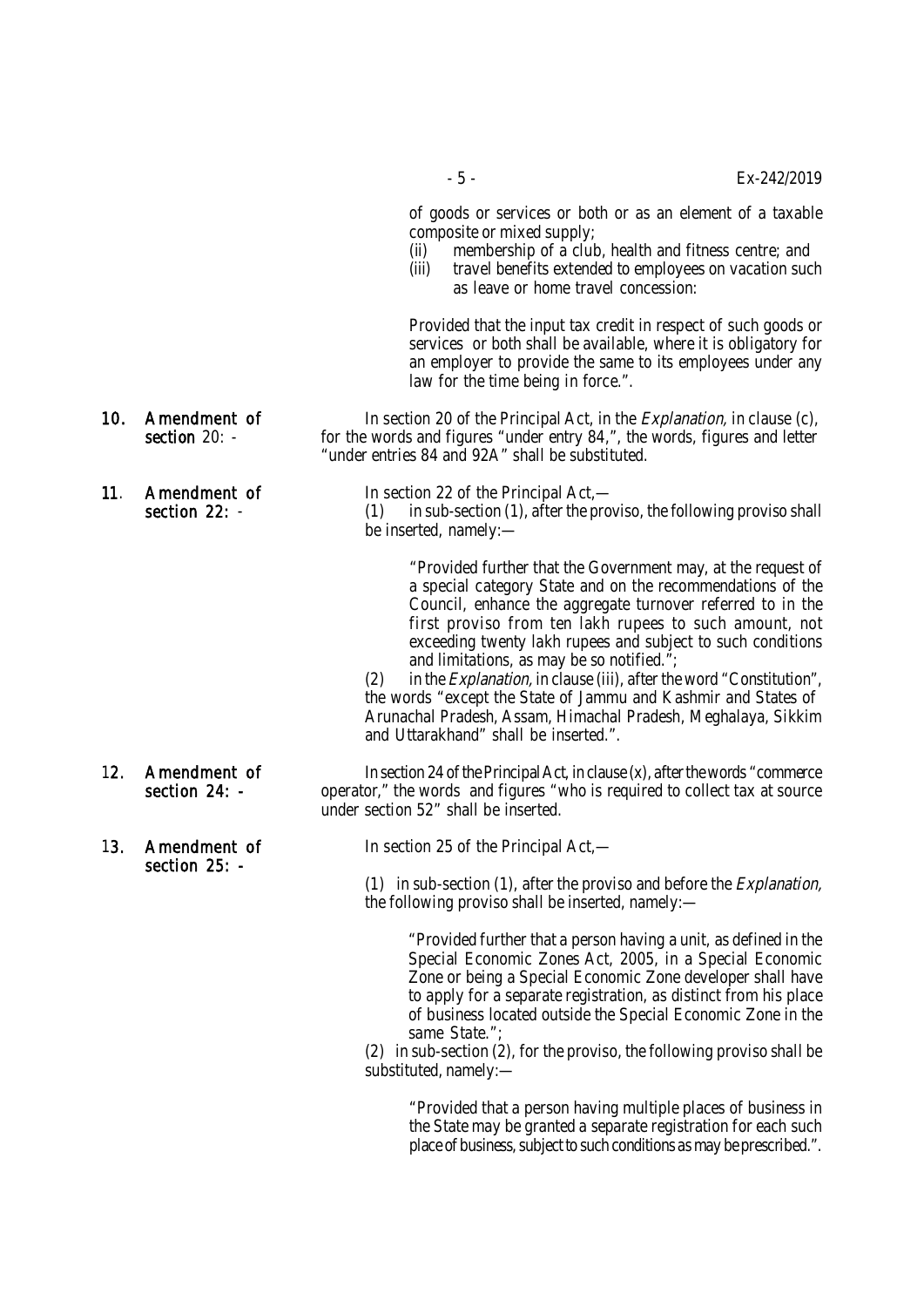$Ex - 242/2019$  - 6 -

- 14. Amendment of In section 29 of the Principal Act,—<br>section 29: (1) in the marginal heading after t  $(1)$  in the marginal heading after the word "Cancellation", the words "or suspension" shall be inserted;
	- (2) in sub-section (1), after clause (c), the following proviso shall be inserted, namely:—

"Provided that during pendency of the proceedings relating to cancellation of registration filed by the registered person, the registration may be suspended for such period and in such manner as may be prescribed.";

(3) in sub-section (2), after the proviso, the following proviso shall be inserted, namely:—

> "Provided further that during pendency of the proceedings relating to cancellation of registration, the proper officer may suspend the registration for

- (a) for the words "in such form and manner as may be prescribed", the words "in such form, manner and within such time as may be prescribed" shall be substituted;
- (b) the words "on or before the twentieth day of the month succeeding such calendar month or part thereof" shall be omitted;
- (c) the following proviso shall be inserted, namely:—

"Provided that the Government may, on the recommendations of the Council, notify certain classes of registered persons who shall furnish return for every quarter or part thereof, subject to such conditions and safeguards as may be specified therein.";

(2) in sub-section (7), the following proviso shall be inserted, namely:—

"Provided that the Government may, on the recommendations of the Council, notify certain classes of registered persons who shall pay to the Government the tax due or part thereof as per the return on or before the last date on which he is required to furnish such return, subject to such conditions and safeguards as may be specified therein.";

- $(3)$  in sub-section  $(9)$ ,
	- (a) for the words "in the return to be furnished for the month or quarter during which such omission or incorrect particulars are noticed", the such period and in such manner as may be prescribed.".

#### 15. Amendment of In section 34 of the Principal Act,—

section  $34$  :- (1) in sub-section  $(1)$ ,

- (a) for the words "Where a tax invoice has", the words "Where one or more tax invoices have" shall be substituted;
- (b) for the words "a credit note", the words "one or more credit notes for supplies made in a financial year" shall be substituted;
- $(2)$  in sub-section  $(3)$ 
	- (a) for the words "Where a tax invoice has", the words "Where one or more tax invoices have" shall be substituted;

 $\lambda$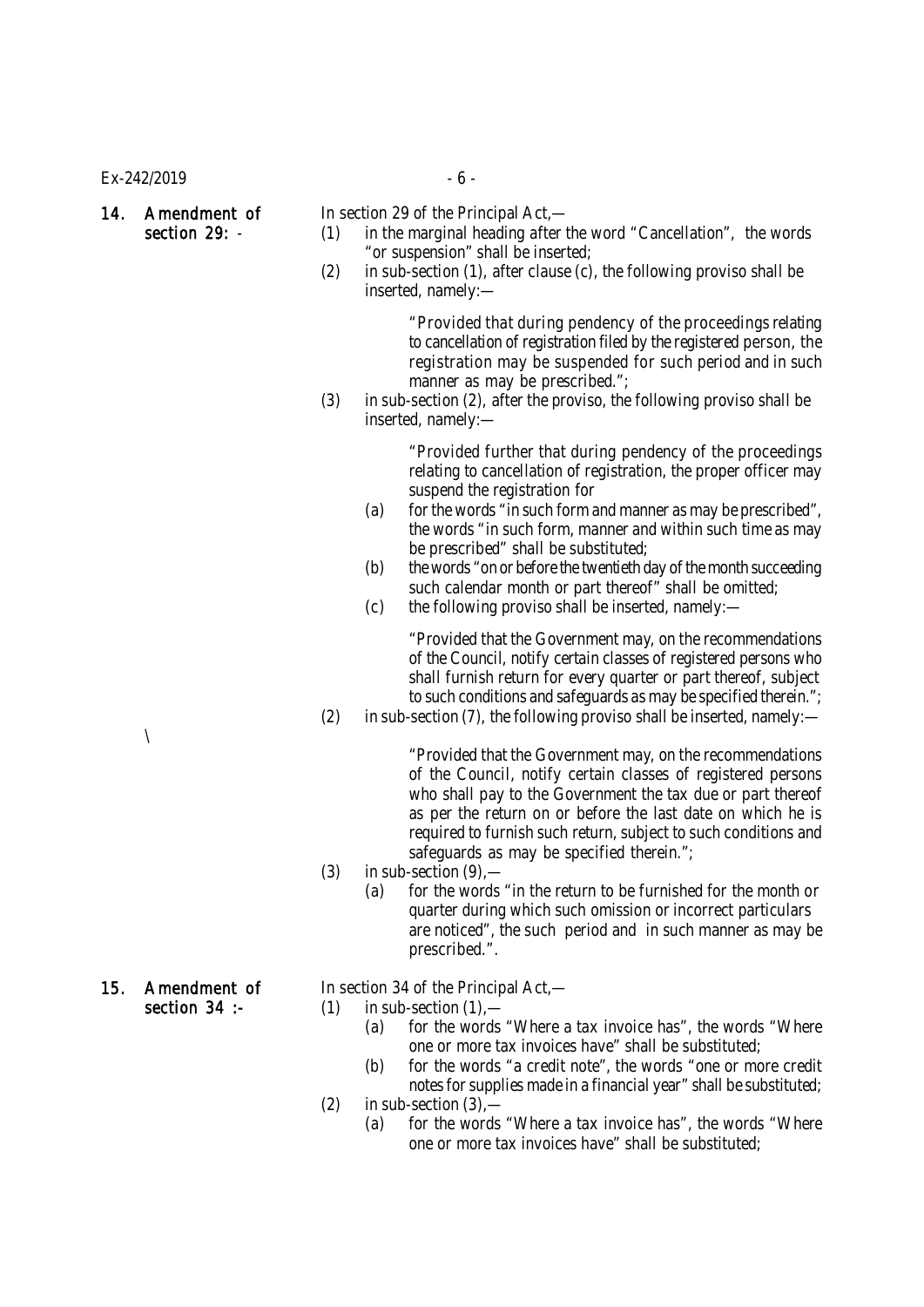- (b) for the words "a debit note", the words "one or more debit notes for supplies made in a financial year" shall be substituted.
- 16. Amendment of In section 35 of the Principal Act, in sub-section (5), the following section 35 :- proviso shall be inserted, namely:—

"Provided that nothing contained in this sub-section shall apply to any department of the Central Government or a State Government or a local authority, whose books of account are subject to audit by the Comptroller and Auditor-General of India or an auditor appointed for auditing the accounts of local authorities under any law for the time being in force.".

17. Amendment of In section 39 of the Principal Act,—

- section 39 :-  $(1)$  in sub-section  $(1)$ ,
	- words "in such form and manner as may be prescribed" shall be substituted;
	- (b) in the proviso, for the words "the end of the financial year", the words "the end of the financial year to which such details pertain" shall be substituted.
- section 43A :- namely:-

Procedure for furnishing return and availing input tax credit.

18. Insertion of After section 43 of the Principal Act, the following section shall be inserted,

"43A. Procedure for furnishing return and availing input tax credit. - (1) Notwithstanding anything contained in sub-section (2) of section 16, section 37 or section 38, every registered person shall in the returns furnished under sub-section (1) of section 39 verify, validate, modify or delete the details of supplies furnished by the suppliers.

- (2) Notwithstanding anything contained in section 41, section 42 or section 43, the procedure for availing of input tax credit by the recipient and verification thereof shall be such as may be prescribed.
- (3) The procedure for furnishing the details of outward supplies by the supplier on the common portal, for the purposes of availing input tax credit by the recipient shall be such as may be prescribed.
- (4) The procedure for availing input tax credit in respect of outward supplies not furnished under sub-section (3) shall be such as may be prescribed and such procedure may include the maximum amount of the input tax credit which can be so availed, not exceeding twenty per cent. of the input tax credit available, on the basis of details furnished by the suppliers under the said sub-section.
- (5) The amount of tax specified in the outward supplies for which the details have been furnished by the supplier under sub-section (3) shall be deemed to be the tax payable by him under the provisions of the Act.
- (6) The supplier and the recipient of a supply shall be jointly and severally liable to pay tax or to pay the input tax credit availed, as the case may be, in relation to outward supplies for which the details have been furnished under sub-section (3) or sub-section (4) but return thereof has not been furnished.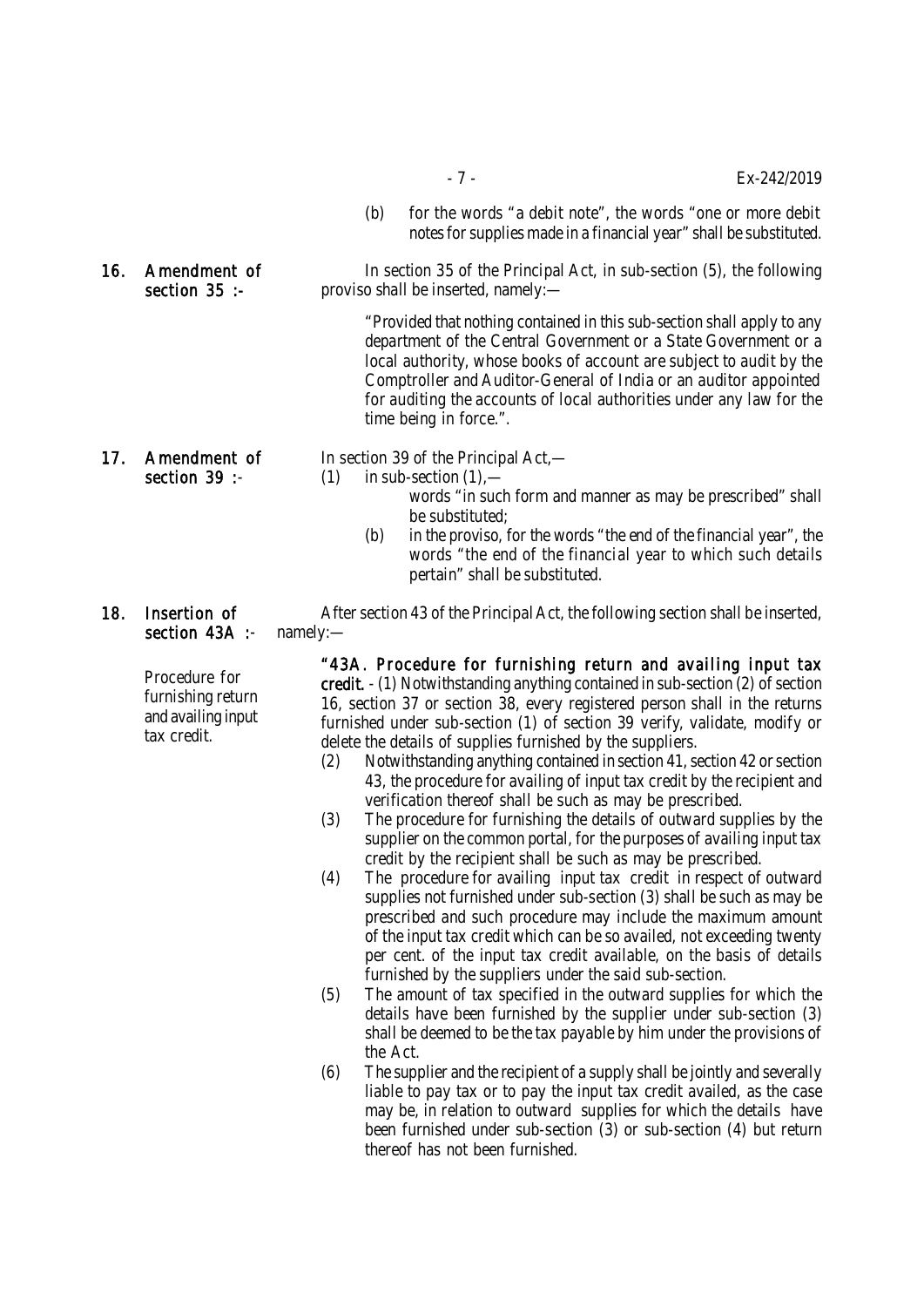- (7) For the purposes of sub-section (6), the recovery shall be made in such manner as may be prescribed and such procedure may provide for the non-recovered amount of tax or input tax credit wrongly availed not exceeding one thousand rupees.
- (8) The procedure, safeguards and threshold of the tax amount in relation to outward supplies, the details of which can be furnished under subsection (3) by a registered person,—
	- (a) within six months of taking registration;
	- (b) who has defaulted in payment of tax and where such default has continued for more than two months from the due date of payment of such defaulted amount, shall be such as may be prescribed.".
- 
- 20. Amendment of In section 49 of the Principal Act,—<br>section 49 :- (1) in sub-section (2), for the wor

19. Amendment of In section 48 of the Principal Act, in sub-section (2), after the word and<br>section 48 :- figures "section 45", the words "and to perform such other functions" sha figures "section 45", the words "and to perform such other functions" shall be inserted.

- $(1)$  in sub-section  $(2)$ , for the word and figures "section 41", the words, figures and letter "section 41 or section 43A" shall be substituted;
- $(2)$  in sub-section  $(5)$ ,
	- (a) in clause (c), the following proviso shall be inserted, namely:—

"Provided that the input tax credit on account of State tax shall be utilized towards payment of integrated tax only where the balance of the input tax credit on account of central tax is not available for payment of integrated tax;"

(b) in clause (d), the following proviso shall be inserted, namely:—

"Provided that the input tax credit on account of Union territory tax shall be utilized towards payment of integrated tax only where the balance of the input tax credit on account of central tax is not available for payment of integrated tax;".

21. Insertion of After section 49 of the Principal Act, the following sections shall be inserted,

"49A. Utilization of input tax credit subject to certain conditions. - Notwithstanding anything contained in section 49, the input tax credit on account of State tax shall be utilized towards payment of integrated tax or State tax as the case may be, only after the input tax credit available on account of integrated tax has first been utilized fully towards such payment.

#### 49B. Order of utilization of the input tax credit. -

Notwithstanding anything contained in this Chapter and subject to the provisions of clause (e) and clause (f) of sub-section (5) of section 49, the Government may, on the recommendations of the Council, prescribe the order and manner of utilization of the input tax credit

## section 49A and namely:section 49B :-

Utilization of input tax credit subject to certain conditions.

Order of utilization of input tax credit.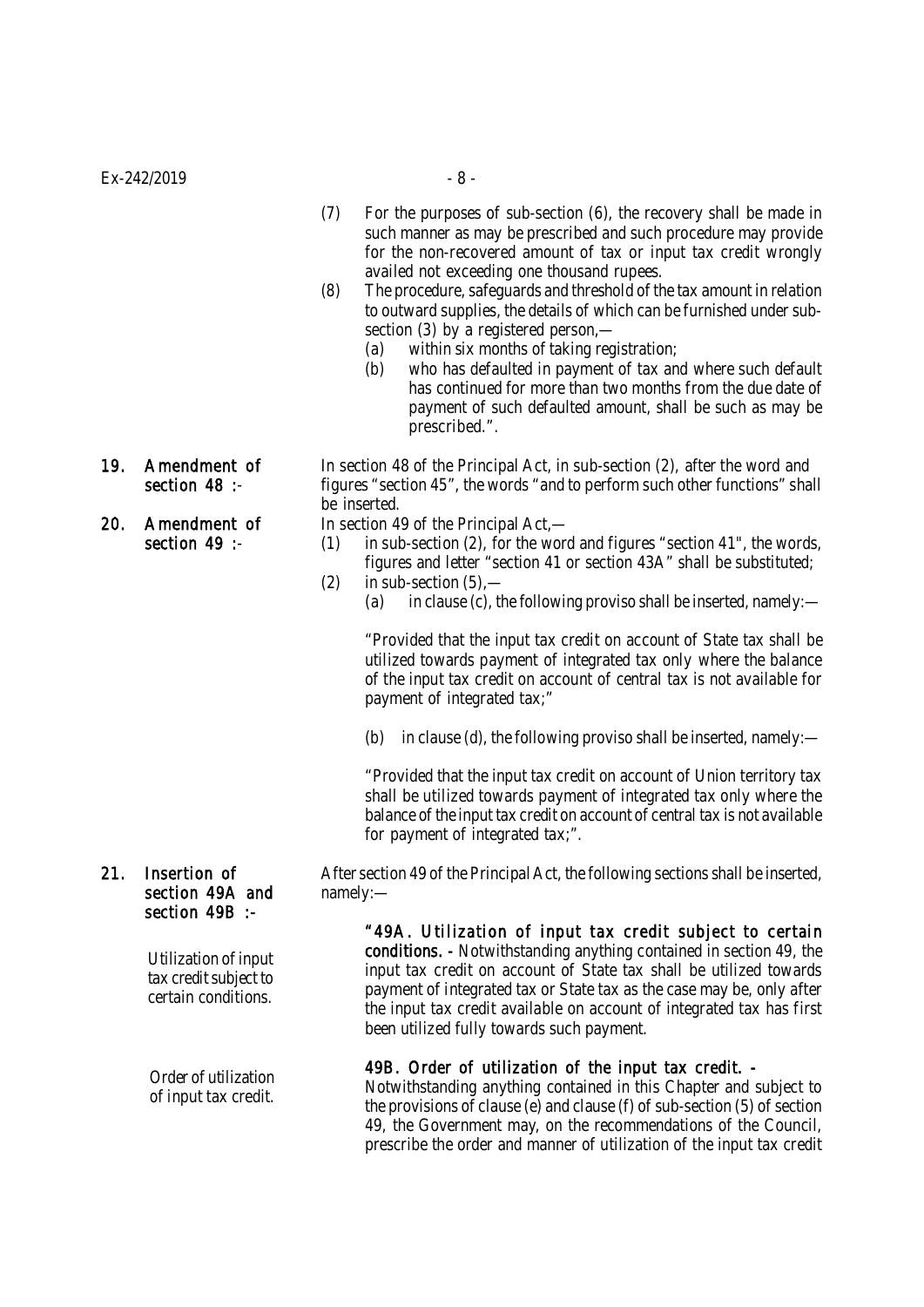- 9- Ex-242/2019

on account of integrated tax, central tax, State tax or Union Territory tax, as the case may be, towards payment of any such tax."

22. Amendment of In section 52 of the Principal Act, in sub-section (9), for the word and section 52 :- figures "section 37", the words and figures "section 37 or section 39" shall be substituted.

23. Amendment of In section 54 of the Principal Act,—<br>section 54 :- (1) in sub-section (8), in clause (a)

- $(1)$  in sub-section  $(8)$ , in clause  $(a)$ , for the words "zero-rated supplies", the words "export" and "exports" shall respectively be substituted;
- (2) in the *Explanation*, in clause  $(2)$ ,
	- (a) in sub-clause (c), in item (i), after the words "foreign exchange", the words "or in Indian rupees wherever permitted by the Reserve Bank of India" shall be inserted;
	- $(b)$  for sub-clause (e), the following sub-clause shall be substituted, namely:—
		- "(e) in the case of refund of unutilized input tax credit under clause (ii) of the first proviso to sub-section (3), the due date for furnishing of return under section 39 for the period in which such claim for refund arises;".
- 24. Amendment of In section 79 of the Principal Act, after sub-section (4), the following section 79 :- Explanation shall be inserted, namely: 'Explanation.—For the purposes of this section, the word person

shall include "distinct persons" as referred to in sub-section (4) or, as the case may be, sub-section (5) of section 25.'.

- 25. Amendment of In section 107 of the Principal Act, in sub-section (6), in clause  $(b)$ , after section 107: the words "arising from the said order,", the words "subject to a maximum of twenty-five crore rupees," shall be inserted.
- 26. Amendment of In section 112 of the Principal Act, in sub-section (8), in clause (b), after section 112 :- the words "arising from the said order," the words "subject to a maximum of fifty crore rupees," shall be inserted.
- 27. Amendment of In section 129 of the Principal Act, in sub-section (6), for the words "seven section 129 :- days", the words "fourteen days" shall be substituted. days", the words "fourteen days" shall be substituted.

28. Amendment of In section 143 of the Principal Act, in sub-section (1), in clause (b), after section 143 :- the proviso, the following proviso shall be inserted, namely: "Provided further that the period of one year and three years may,

- on sufficient cause being shown, be extended by the Commissioner for a further period not exceeding one year and two years respectively.".
- 29. Amendment of In Schedule I of the Principal Act, in paragraph 4, for the words "taxable Schedule I :- person", the word "person" shall be substituted.
- 30. Amendment of In Schedule II of the Principal Act, in the heading, after the word "ACTIVITIES", Schedule II :- the words "OR TRANSACTIONS" shall be inserted.